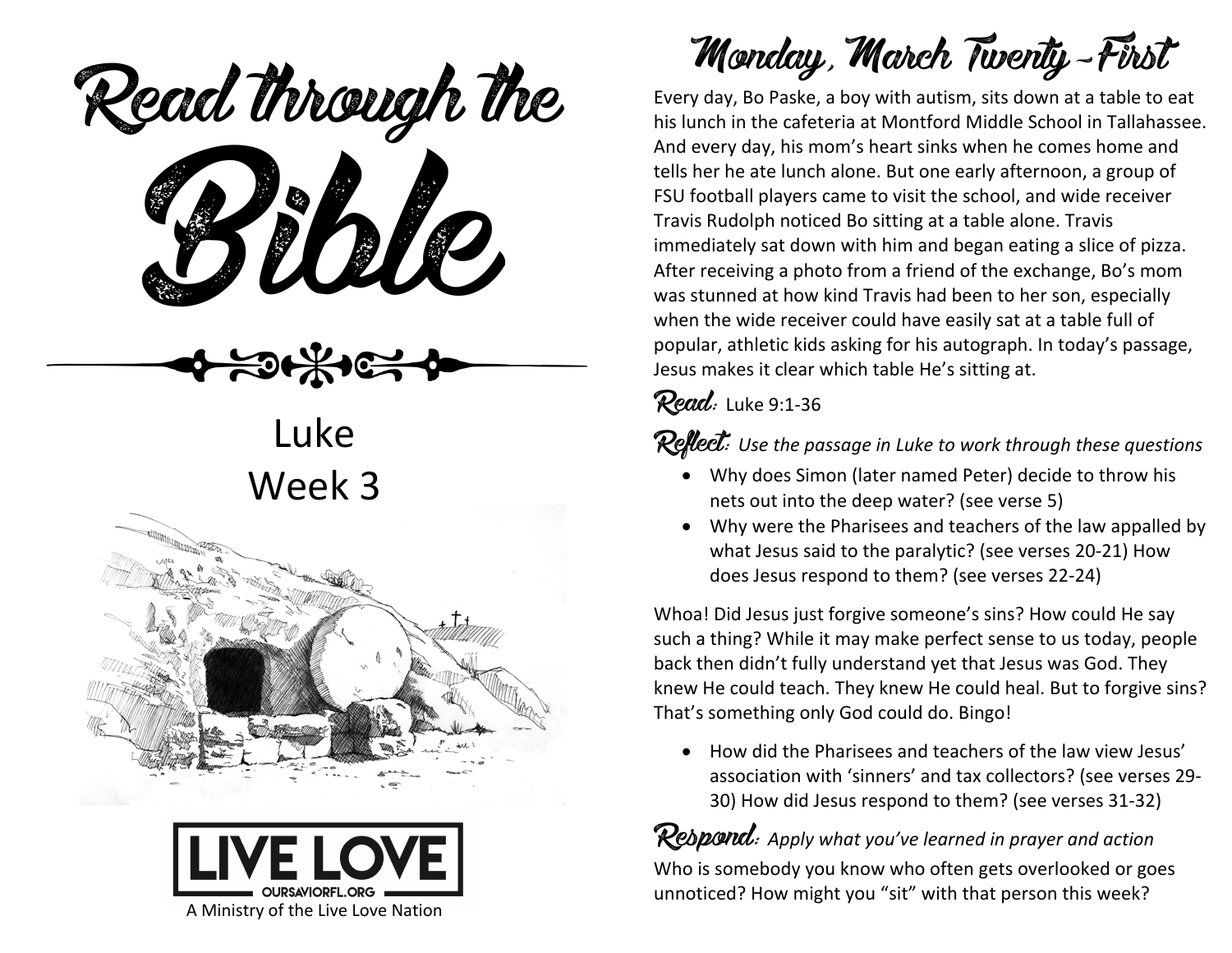## Tuesday, March Twenty-Second

In the TV show 'Chopped,' four contestants compete against each other to determine who is the greatest chef in the room. Throughout the competition, the contestants cook three courses – an appetizer, a main course, and a dessert. After each course, one of the contestants is "chopped." Finally, after the dessert round, one of the remaining two contestants is crowned the Chopped Champion. In today's passage, the disciples want to know – who is the greatest among them?

#### Read: Luke 9:37-62

Reflect: *Use the passage in Luke to work through these questions*

• How does Jesus' respond to the father's plea to heal his son? (see verses 41-42)

These seem like harsh words coming from Jesus, but they speak to the lack of faith that people had in Him. The crowds had seen Him perform miracles and healings, and yet, many still did not believe. The disciples had been given the authority to heal, but it seemed they too lacked the faith to do so at times (see verse 40). Even the father of the demon-possessed boy wasn't quite sure Jesus could heal him (see Mark 9:22-23). Where was this generation's faith?

- According to Jesus, who is the greatest? (see verses 46-48)
- Why were Jesus and His disciples not welcome in the Samaritan village? (see verses 52-53)
- How does Jesus respond to peoples' attempts to follow Him? (see verses 57-62)

In each of His responses, Jesus is clear: following Him requires an immediate determination to do so. We don't follow Jesus when we can get around to it; we follow Him now!

#### Respond: Apply what you've learned in prayer and action

In what ways or instances might you have trouble believing Jesus and the promises He has given to you?

# Wednesday, March Twenty-Third

Every time Mr. Rogers walked onto the TV screen, he made a statement, and then followed with a question: "It's a beautiful day in the neighborhood! Won't you be my neighbor?" For many children growing up in the 1960s, 70s, and 80s, Mr. Rogers relayed an invaluable message to them – You can be my neighbor! In today's passage, Jesus defines who our neighbors are.

#### $Read:$  Luke 10:1-42

**Reflect:** Use the passage in Luke to work through these questions

• What reason does Jesus give for sending out the seventytwo? (see verses 2-3)

Many churches, pastors, and congregations today often pray through the words of verse 2. As it was in Jesus' time, there are many people today who need to hear about Jesus, but there are also not many laborers to do this instrumental work. This is why so many people continue to pray for more missionaries, pastors, church workers, and members of congregations who can be sent out into the mission field to share the love of Jesus with others.

- What message does Jesus want the people to know regardless of whether they welcome His followers? (see verses 8-11)
- Why are the disciples privileged to be with Jesus? (see verses 23-24)

Many people still remember the first US shuttle launch into space because it was such an important moment in the history of American technology and ingenuity. Imagine what it must have been like for the disciples to experience the most important moments in the history of the world!

• According to Jesus, who is a neighbor? (see verses 29-37)

#### Respond: *Apply what you've learned in prayer and action*

What is one way you can be a neighbor to someone today? Also, consider praying through the words of verse 2.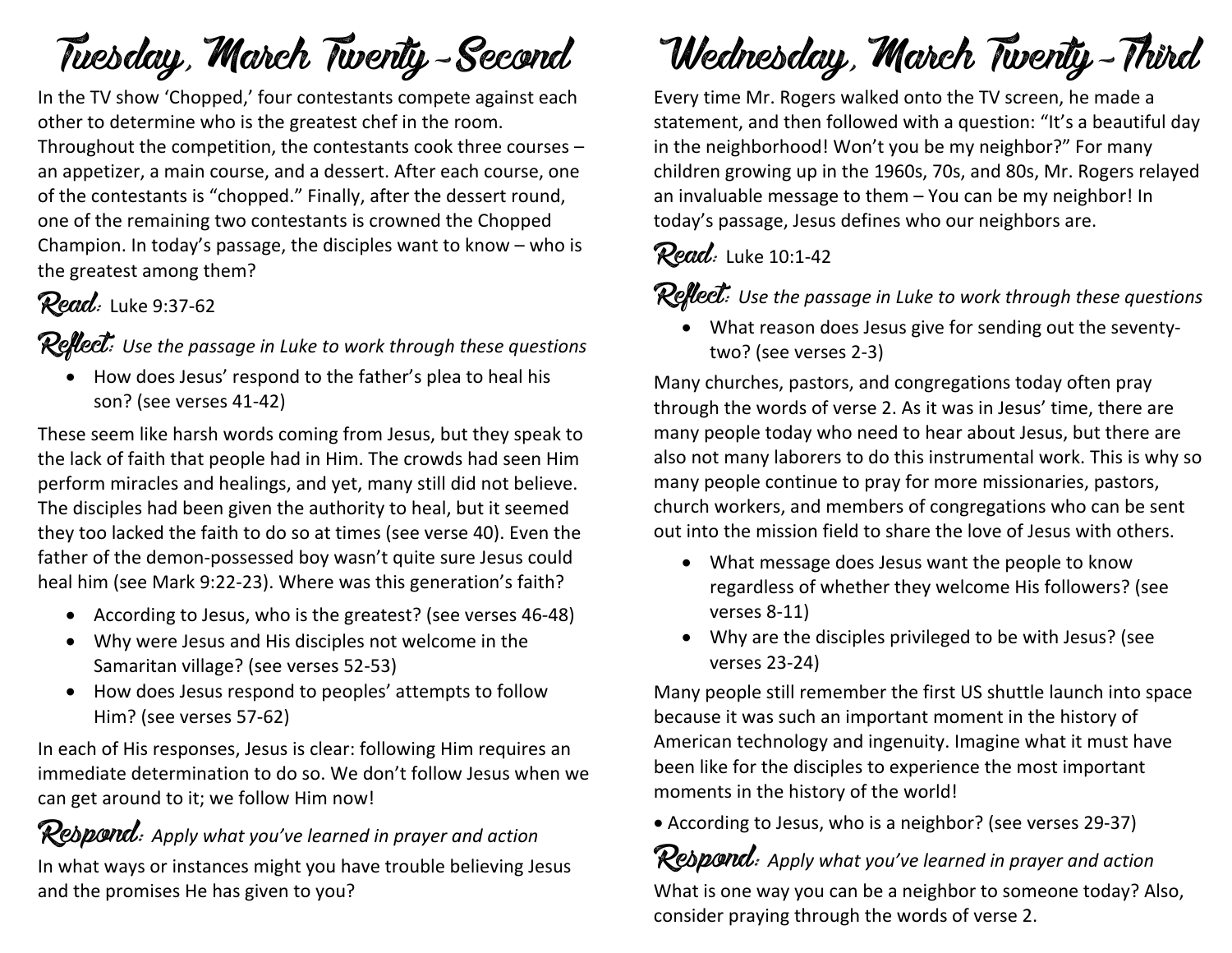## Thursday, March Twenty-Fourth

In the Harry Potter series, Potions Professor Severus Snape is portrayed as a complex, and at times, highly ambiguous character. Throughout the series' seven books, many readers wrestled with his role – is he a good guy or is he a bad guy? While people had their theories and guesses, nobody really knew for certain until the final book came out for all to read and find out for themselves. In today's passage, after seeing Him drive out a demon from a mute man, people wonder whether Jesus is of God or of the devil.

#### Read: Luke 11:1-28

Reflect: Use the passage in Luke to work through these questions

• What are the main components of the prayer that Jesus teaches to His disciples? (see verses 2-4)

You may have noticed that the Lord's Prayer has a few footnotes in your Bible with slight variations of its wording from other manuscripts that were found over the years. The message, though, remains the same – Jesus has taught us a prayer we all can pray!

- If we have needs (like the man who needs three loaves of bread), how can God supply them? (see verses 9-13)
- Who did some of the people think Jesus was associated with? (see verses 15-16) How did Jesus respond? (see verses 17-20)

When Jesus drove demons out of people, the onlookers often had one of two reactions: "He is from God!" or "He is of the devil!" You can understand why some folks might have thought Jesus was of the devil because He was able to speak to and control evil spirits. But Jesus pokes a hole in their theory by stating the obvious – if He were truly of the devil, He would not drive demons out of people. Instead, He would try to keep them in and even encourage them!

Respond: Apply what you've learned in prayer and action Pray the Lord's Prayer, and as you do, pause for a few moments of reflection before going on to the next line of the prayer.

Friday, March Twenty-Fifth

In the late 1970s, a young man arrived on a bus in Tallahassee. Known for his charm and charisma, he hoped to get a job and get involved in the community. But Ted Bundy was not who he appeared to be. On January 15, 1978, Bundy broke into the Chi Omega sorority house and brutally attacked four young women. Detectives would later learn about Bundy's horrific pattern of abuse and murder. In today's passage, Jesus calls out the Pharisees and teachers of the law for not being who they appeared to be.

#### Read: Luke 11:29-54

Reflect: Use the passage in Luke to work through these questions

• Why does Jesus mention Jonah? (see verses 29-30 and 32)

People didn't want to simply believe in Jesus; they wanted signs to prove He was really the Messiah. When Jonah came to Nineveh, he didn't come with signs to prove he was a trustworthy messenger. He simply shared truth with the people, and they believed. Jesus reminds the people here that He has come to share truth with them, and they should believe too.

• Why did Jesus find the Pharisees to be hypocritical? (see verses 39-41)

People aren't always who they appear to be. For Jesus, it was clear that the Pharisees put on a good show in public, but were greedy and miserable people in private. As followers of Jesus, we don't just appear to be Christians on the outside. Faithful followers also exhibit Jesus on the inside. We are who we appear to be!

• How did the experts of the law abuse their power over the people? (see verse 46)

Rebpond: Apply what you've learned in prayer and action Is who you appear to others who you really are? Take some time to determine how you might become a more congruent and authentic witness to those around you.